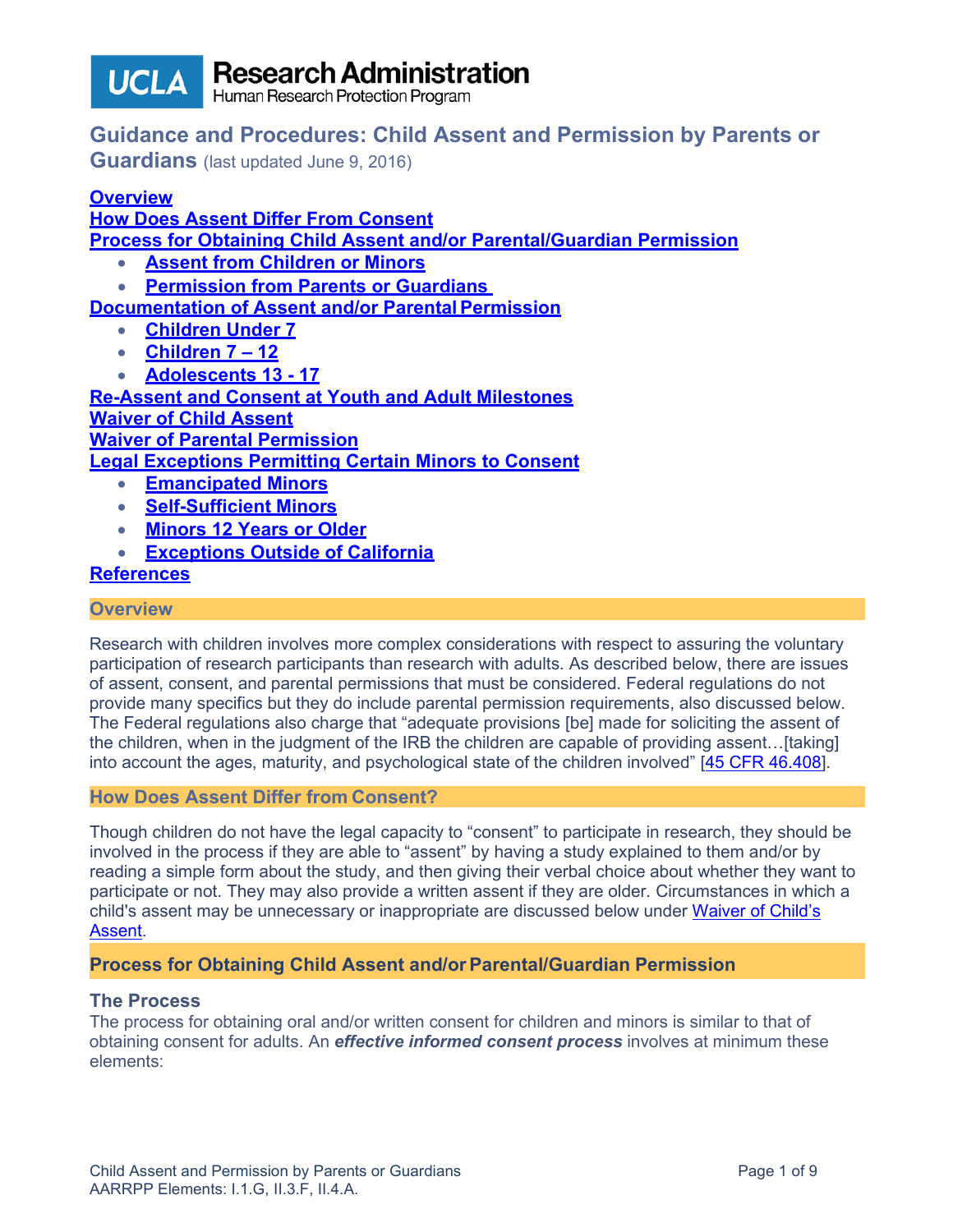- Conducting the process in a manner and location that ensures participant privacy,
- Giving adequate information about the study in a language understandable to the participant,
- Providing adequate opportunity for the participant to consider all options,
- Responding to the participant's questions,
- Ensuring the participant has understood the information provided,
- Obtaining the participant's voluntary agreement to participate, and
- Continuing to provide information as the participant or research requires.

A complicating factor for the children and adolescents assent is the requirement to also consider parental permission—discussed below.

### <span id="page-1-0"></span>**Assent from Children or Minors**

Researchers should carefully consider and propose adequate provisions for obtaining the assent of children prior to their participating in research. The IRB application should address whether the intended subject population of children would be capable of understanding the nature of their participation in the research, and if so, whether or how assent will be obtained.

- In determining whether children are capable of assenting, the ages, maturity, and psychological state of the children involved should be taken into account. This determination may be made for all children and adolescents to be involved in research under a particular protocol, or for each child, as appropriate. An assent process that takes into account the child's experience and level of understanding, assures an element of cooperation and a feeling of inclusion on the part of the child, and also illustrates the investigator's respect for the rights and dignity of the child in the context of research.
- Out of respect for children as developing persons, they should be provided with essential information and asked whether or not they wish to participate in the research, particularly if the research: (a) does not involve interventions likely to benefit them; and (b) the children can comprehend and appreciate what it means to be a volunteer for the benefit of others.

### <span id="page-1-1"></span>**Permission from Parents or Guardians**

Adequate provisions must also be made for soliciting the permission of each child's parents or legally authorized representative or guardian, as noted below. At a minimum, the federal requirements for consent indicated below must be met. However, the researcher or the IRB may determine that more stringent requirements are appropriate.

| <b>Regulatory Category of Permitted Research</b> | One Parent's or Both Parents' Permission                  |
|--------------------------------------------------|-----------------------------------------------------------|
| with Children                                    | <b>Required?</b>                                          |
| Minimal Risk (45 CFR 46.404, 21 CFR 50.51)       | One parent/legal guardian may be sufficient               |
| Greater than Minimal Risk, Direct Benefit to     | One parent/legal guardian may be sufficient but           |
| Subject (45 CFR 46.405 21 CFR 50.52)             | IRB must determine whether one or two is required         |
| Greater than Minimal Risk, No Direct Benefit to  | Both parents/legal guardians, unless one parent is        |
| Subject, but Likely to Yield Generalizable       | deceased, unknown, incompetent, not reasonably            |
| Knowledge about Subject's Condition (45 CFR      | available, or does not have legal responsibility for      |
| 46.406 21 CFR 50.53)                             | the custody of the child.                                 |
| Greater than Minimal Risk, No Direct Benefit to  | <b>Both parents/legal guardians, unless one parent is</b> |
| Subject, but Results May Alleviate Serious       | deceased, unknown, incompetent, not reasonably            |
| Problems of Children's Health or Welfare (45     | available, or does not have legal responsibility for      |
| CFR 46.407 21 CFR 50.54)                         | the custody of the child.                                 |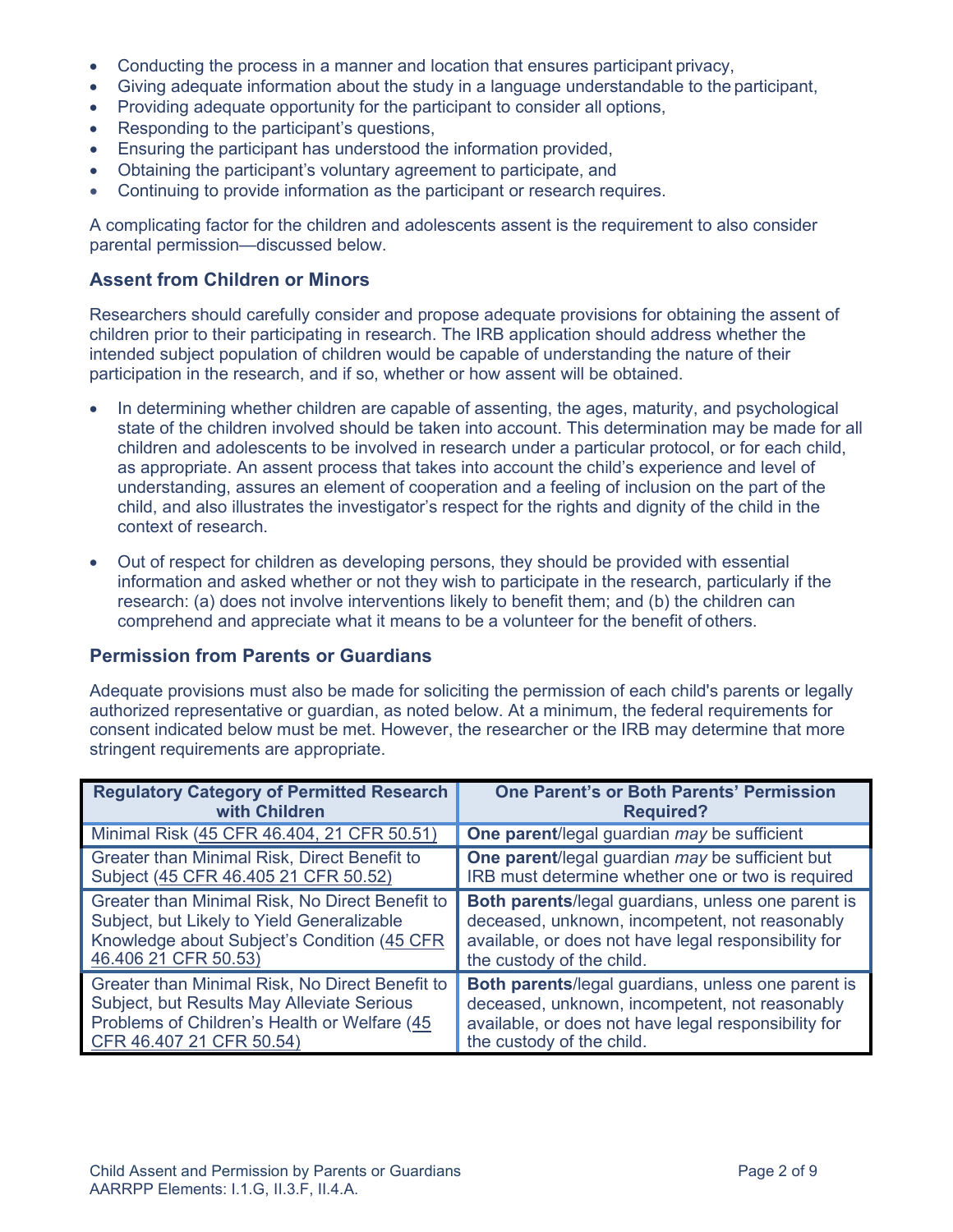# **When One Parent's Permission Is Sufficient**

For research that falls into risk-benefit Category 1 [\[45 CFR 46.404](http://www.hhs.gov/ohrp/regulations-and-policy/regulations/45-cfr-46/%2346.404) [21 CFR 50.51\]](http://www.accessdata.fda.gov/scripts/cdrh/cfdocs/cfCFR/CFRSearch.cfm?fr=50.3) or 2 [\[45 CFR](http://www.hhs.gov/ohrp/regulations-and-policy/regulations/45-cfr-46/%2346.405) [46.405](http://www.hhs.gov/ohrp/regulations-and-policy/regulations/45-cfr-46/%2346.405) [21 CFR 50.52\]](http://www.accessdata.fda.gov/scripts/cdrh/cfdocs/cfCFR/CFRSearch.cfm?fr=50.52), the IRB may determine that permission from only one parent is sufficient. The Committee will find that permission of one parent is sufficient unless the nature of the study seems likely to provoke disagreements about participation among two parents, in which case permission from two parents may be required unless one parent is deceased, unknown, incompetent, not reasonably available, or does not have legal responsibility for the custody of the minor. Research that falls into Category 3 [\[45 CFR 46.406](http://www.hhs.gov/ohrp/regulations-and-policy/regulations/45-cfr-46/%2346.406) [21 CFR 50.53\]](http://www.accessdata.fda.gov/scripts/cdrh/cfdocs/cfCFR/CFRSearch.cfm?fr=50.53) or 4 [\[45 CFR 46.407](http://www.hhs.gov/ohrp/regulations-and-policy/regulations/45-cfr-46/%2346.407) [21 CFR 50.54\]](http://www.accessdata.fda.gov/scripts/cdrh/cfdocs/cfCFR/CFRSearch.cfm?fr=50.54) requires permission from both parents, unless one parent is deceased, unknown, incompetent, not reasonably available, or does not have legal responsibility for the custody of the child [\[45 CFR 46.406 or 407,](http://www.hhs.gov/ohrp/regulations-and-policy/regulations/45-cfr-46/%2346.407) [21](http://www.accessdata.fda.gov/scripts/cdrh/cfdocs/cfCFR/CFRSearch.cfm?fr=50.55) [CFR 50.55\(e\)\]](http://www.accessdata.fda.gov/scripts/cdrh/cfdocs/cfCFR/CFRSearch.cfm?fr=50.55).

**IMPORTANT NOTE:** When there is only one living parent or guardian or one parent has sole custody after a divorce, the investigator may determine that single-parent or single-guardian permission is sufficient.

### **When Parents Disagree**

If there are two parents available to give permission but they disagree about allowing their child to participate in the study, *the child may not be enrolled unless that disagreement can be resolved*. This applies to all permissible categories--even if only one parent's signature is required, when both parents are involved in the decision, they must agree for the child to be enrolled. If a parent who was not involved or available for the original consent later becomes involved or available, the two parents must then agree.

### <span id="page-2-0"></span>**Documentation of Assent and/or Parental Permission**

Assent and/or Parental Permission should be documented according to the table and standards below, although the IRB may modify the standards based on age, maturity, developmental status or other considerations that may determine the appropriateness of a given approach. Parental Permission should be obtained with the use of a modified Adult Consent Form, based on the UCLA OHRPP [consent template.](http://ohrpp.research.ucla.edu/pages/biomedical-informed-consent)

### **Assent Guidelines for Children by Age:**

| <b>Age of Minor</b><br><b>Participant</b> | <b>Assent Form</b><br>Recommended                     | <b>Separate Parental Permission Form</b><br>Recommended                                                                 |
|-------------------------------------------|-------------------------------------------------------|-------------------------------------------------------------------------------------------------------------------------|
| Infant-6 years old                        | <b>No</b>                                             | Yes                                                                                                                     |
| 7-12 years old                            | <b>Yes</b>                                            | Yes. see child assent form for model                                                                                    |
| 13-17 years old<br>(Option A)             | Yes                                                   | No. Create a single document addressed to the<br>adolescent with signature lines for assent and parental<br>permission. |
| 13-17 years old<br>(Option B)             | <b>Yes. See adolescent</b><br>assent form as<br>model | Yes                                                                                                                     |

### *Table of Assent and Parental Permission Requirements*

- The [UCLA sample consent and assent forms](http://ohrpp.research.ucla.edu/pages/biomedical-informed-consent) can be adapted for use in most studies, using these guidelines as a basis.
- See discussion about "Waivers of Assent" and "Waivers of Parental Permission" below for exceptions to these guidelines.
- See also "Legal Exceptions Permitting Certain Minors to Consent" below.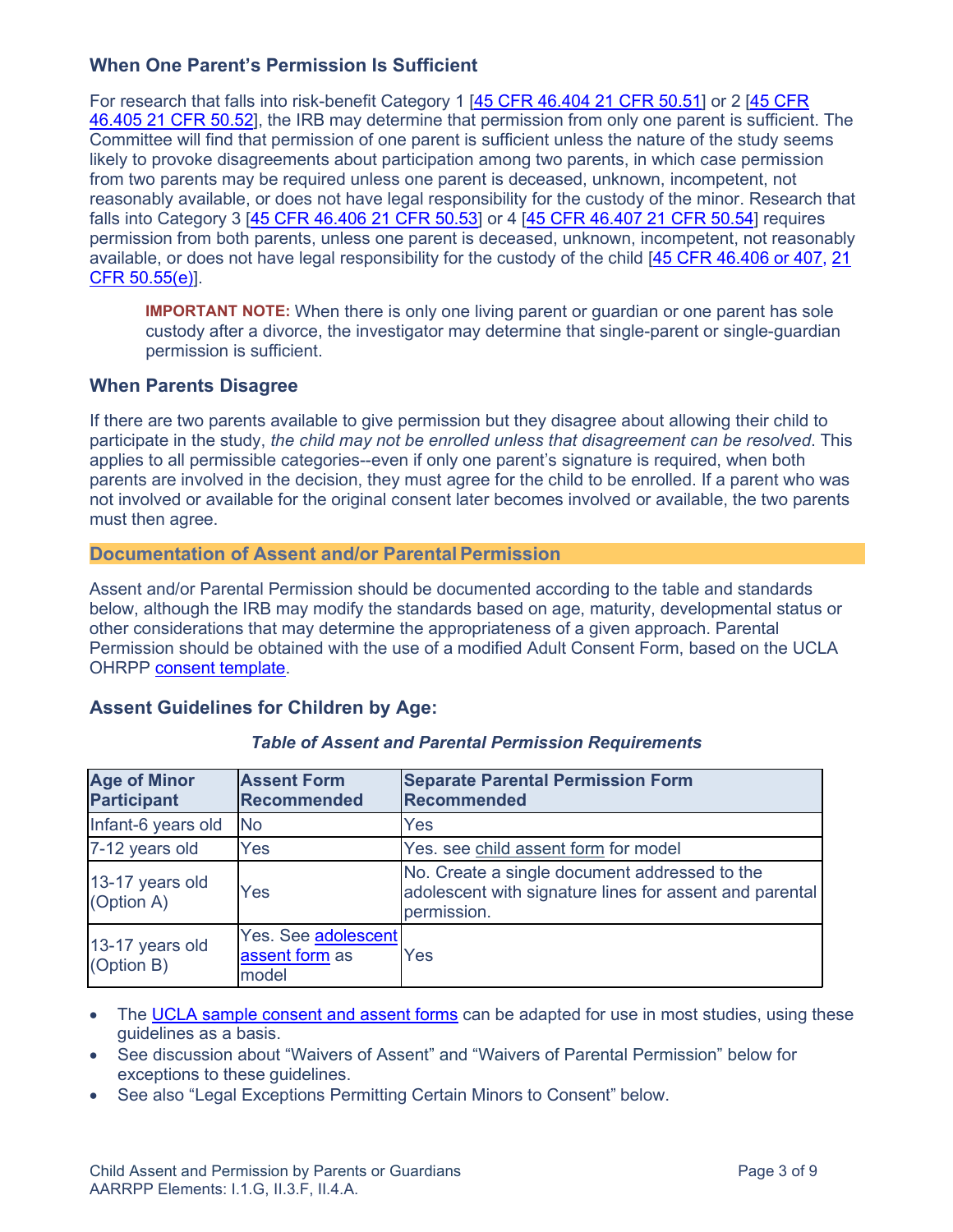# **Discussion of Guidelines, and Signature and Documentation Requirements**

*For children under 7:* Only parental permission is required.

- In certain cases, the investigator may deem a child in this age range iscapable of being involved in the assent process. If so, make sure the child is given a simple verbal explanation of what will happen to him or her or what he or she will be asked to do. Document this discussion on the parental permission form or in the study records.
- Use the parental permission form on the [OHRPP website. W](http://ohrpp.research.ucla.edu/pages/biomedical-informed-consent)ithin the parental permission form, refer to the subject throughout as "your child" or "your infant."
- If parents are also part of the study, one consent/permission form may be used to describe the study procedures for both the child as well as the parent(s). See the OHRPP [website.](http://ohrpp.research.ucla.edu/pages/biomedical-informed-consent)

<span id="page-3-0"></span>*For children 7-12 years of age:* In most cases, children this age will be able to participate in the assent process, using a simplified assent form. A separate, more detailed permission form will be needed for the parents or guardians.

- Create two documents: a simplified [child assent form](http://ohrpp.research.ucla.edu/pages/biomedical-informed-consent) and a separate parental permission based on the [UCLA consent](http://www.research.ucsf.edu/chr/Guide/chrG_SpMinors.asp%234d) templates.
- The assent form should be brief and study specific, with subheadings or numerical paragraphs, and contain language that is both appropriate to the child's development and age. The assent form should have a simple format that is easy to read and when possible, limited to one page. The use of larger type, simple schema, and pictures will facilitate the child's understanding of thetext.
- Children are not required to sign the assent form, but investigators are required to document in the research record that child assent has been obtained either on the parental permission form or retained separately within the study records.
- If parents are also part of the study, a consent/permission form may be used to describe the study procedures for both the child as well as the parent(s), though the child would also have an assent form.
- **Option A** (usually preferred)**:**
	- o Write one consent form for the adolescent subject and the parents or guardians.
	- $\circ$  Use clear, straightforward language written at the 8<sup>th</sup> grade reading level.
	- o Base the form on the [UCLA consent](http://ohrpp.research.ucla.edu/pages/biomedical-informed-consent) template.
	- $\circ$  Address the form to the adolescent with signature lines for assent and parental permission. The adolescent should be asked to sign first.
	- o Precede the signature line for parents with the wording above.
- **Option B** reserved for studies where Option A is not feasible or appropriate. This option can be used for studies with a very complex protocol and/or involving adolescent subjects whosemedical condition demands a simpler form than the adult's form, even when the adult's form is written at an eighth-grade level.
	- $\circ$  A simplified assent form is written for the adolescents. A separate more detailed permission form is written for the parents or guardians.
	- o Base the forms on the [UCLA consent](http://ohrpp.research.ucla.edu/pages/biomedical-informed-consent) template.
	- o Only the adolescent is asked to sign the assent form.
	- o Precede the signature line for parents with the wording above.

**IMPORTANT NOTE:** In some research projects, it may be necessary to use two assent forms written to accommodate subjects at either end of the age range or to accommodate different maturity levels of the participants.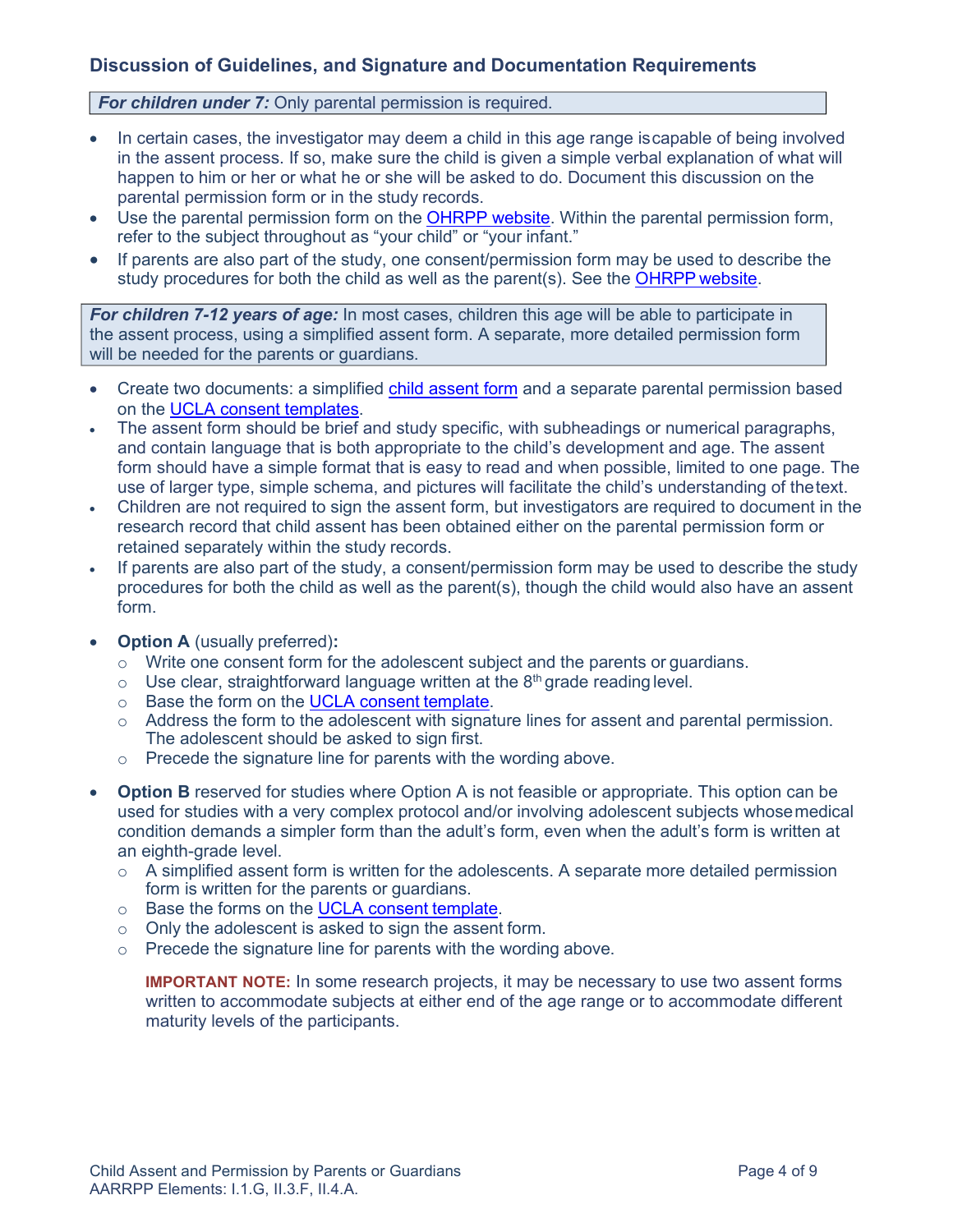#### <span id="page-4-0"></span>**Re-Assent and Consent at Youth and Adult Milestones**

The researcher and the IRB should consider whether re-assent of children who are participating in longitudinal research or **written consent of children who turn 18 years of age during study participation is required**.

- When appropriate, the researcher and the IRB need to determine that adequate provisions are made for soliciting the assent of children who reach seven years of age during study participation.
- When appropriate, the researcher and the IRB need to ensure an ongoing assent process with continuing subjects by requiring the re-assent of subjects who turn 14 years of age.
- The researcher and the IRB need to ensure that adequate provisions are made for soliciting the consent of children who turn 18 years of age during study participation. If the child participated in a study in which the only remaining procedures are data analysis, consent may not berequired.

#### <span id="page-4-1"></span>**Waiver of Child Assent**

Even in cases in which the researcher and the IRB determine that the children are capable of assenting, the IRB may grant a waiver of the assent requirement in accordance with [45 CFR](http://www.hhs.gov/ohrp/regulations-and-policy/regulations/45-cfr-46/%2346.116) [46.116\(d\).](http://www.hhs.gov/ohrp/regulations-and-policy/regulations/45-cfr-46/%2346.116) Such waiver of the assent requirement by the IRB is also allowed under [21 CFR 50.55\(d\)](http://www.accessdata.fda.gov/scripts/cdrh/cfdocs/cfcfr/CFRSearch.cfm?CFRPart=50&showFR=1&subpartNode=21%3A1.0.1.1.19.4) for research subject to FDA regulations.

Alternatively, if either of the following are true then the assent of the children is not a necessary condition for proceeding with the research:

- The capability of some or all of the children is so limited that they cannot reasonably be consulted; or
- The intervention or procedure involved in the research holds out a prospect of direct benefit that is important to the health or well-being of the children and is available only in the context of the research.

In such circumstances as a child's dissent, which should normally be respected, the dissent may be overruled by the child's parents. This should be discussed in the webIRB application and will be considered by the Committee. When research involves the provision of experimental therapies for lifethreatening diseases such as cancer, however, researchers should be sensitive to the fact that parents may wish to go to extremes, even when the likelihood of success is marginal and the probability of extreme discomfort is high. Should the child not wish to undertake such experimental therapy, and if, for example, the child is a mature adolescent and death is imminent, the child's wishes should be respected.

### <span id="page-4-2"></span>**Waiver of Parental Permission**

In certain cases, research may be designed for conditions or for a subject population for which parental permission for inclusion in research is not a reasonable requirement to protect the subjects (e.g., neglected or abused children). More detailed examples are given below [\(45 CFR 46.408\)](http://www.hhs.gov/ohrp/regulations-and-policy/regulations/45-cfr-46/%2346.408).

#### **For FDA-Regulated Studies**

FDA regulations (Subpart 21 CFR 50) lack the provision for waiver of parental permission. This is because the FDA does not believe it oversees studies for which such a waiver is appropriate. Researchers who believe it appropriate to include selected groups of adolescents in research involving FDA-regulated articles should consider the section below titled [Legal Exceptions Permitting](http://www.research.ucsf.edu/chr/Guide/chrG_SpMinors.asp%234f) [Certain Minors to Consent.](http://www.research.ucsf.edu/chr/Guide/chrG_SpMinors.asp%234f)

### **For Non-FDA-Regulated Studies**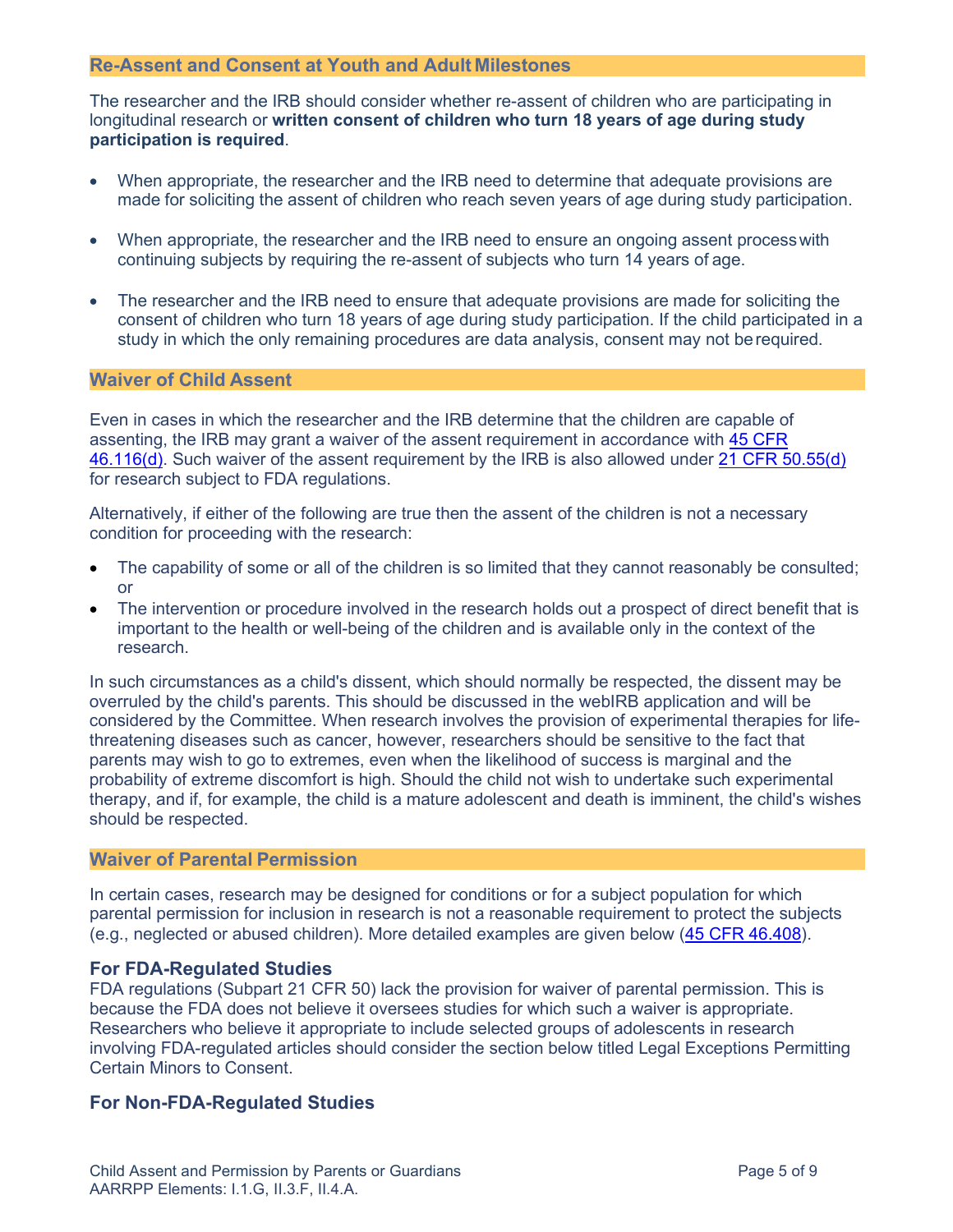The IRB may waive parental/guardian permission provided "an appropriate mechanism for protecting the children who will participate as subjects in the research is substituted, and provided further that the waiver is not inconsistent with Federal, State, or local law" [\(45 CFR 46.408\)](http://www.hhs.gov/ohrp/regulations-and-policy/regulations/45-cfr-46/%2346.408).

**APPLICATION NOTE**: In such cases, the PI may propose a waiver of parental consent/permission under [45 CFR 46.408\(c\)](http://www.hhs.gov/ohrp/regulations-and-policy/regulations/45-cfr-46/%2346.408) or [45 CFR 46.116](http://www.hhs.gov/ohrp/regulations-and-policy/regulations/45-cfr-46/%2346.116) in the webIRB application.

The IRB will consider all other requests for waiver of parental permission on a protocol-by-protocol basis.

### **Examples where parental permission** *MAY* **be waived**

Research on child abuse or neglect, or research that is reasonably likely to elicit information identifying child abuse or neglect, where there is serious doubt as to whether the parents' interests reflect the child's interests. [\[45 CFR 46.408\(c\)\]](http://www.hhs.gov/ohrp/regulations-and-policy/regulations/45-cfr-46/%2346.408).

This type of study is difficult to pursue and thus rarely comes before the IRB. Since the federal regulations specifically refer to "research on neglected or abused children" as an instance where "parental or guardian permission is not a reasonable requirement to protect the subjects," the IRB would be likely to waive parental permission in such a case, provided the other requirements of the requiations [45 CFR 46.408\(c\)](http://www.hhs.gov/ohrp/regulations-and-policy/regulations/45-cfr-46/%2346.408) are met.

Research on people under 18 who are in circumstances where they are clearly outside of parental influence or control.

The IRB would evaluate each study carefully to determine whether parental permission is not a reasonable requirement to protect the subjects.

Researchers also should be aware that some people under 18 who are living independently may not fit the federal definition of "children" and are able to consent for themselves without a waiver of parental permission. See [Legal Exception Permitting Certain Minors to Consent](http://www.research.ucsf.edu/chr/Guide/chrG_SpMinors.asp%234f) below.

**APPLICATION NOTE**: Investigators should address all such consent concerns for research with minors, including arguments for waiver of standard consent procedures in the webIRB Application*.*

### <span id="page-5-0"></span>**Legal Exceptions Permitting Certain Minors to Consent**

### **LEGAL EXCEPTIONS IN CALIFORNIA**

In California, minors (those under 18 years of age) generally may not consent to medical care or treatment, or research involving medical care or treatment, without a parent or legal guardian's consent. However, federal regulations, when interpreted with California legal exceptions, permit some minors to consent to research.

**IMPORTANT NOTE:** The [California Family Code](http://www.leginfo.ca.gov/.html/fam_table_of_contents.html) is complex and includes more restrictions and exceptions than can be summarized here. Researchers considering enrolling subjects based on the following examples should consult the relevant sections of the law. This section provides only a brief overview.

The following outlines California laws that provide minors with autonomy regarding access to medical and mental health care, the confidentiality of their medical records, and the legal authority for the minor to provide consent for such treatments without the permission or knowledge of the parent/guardian.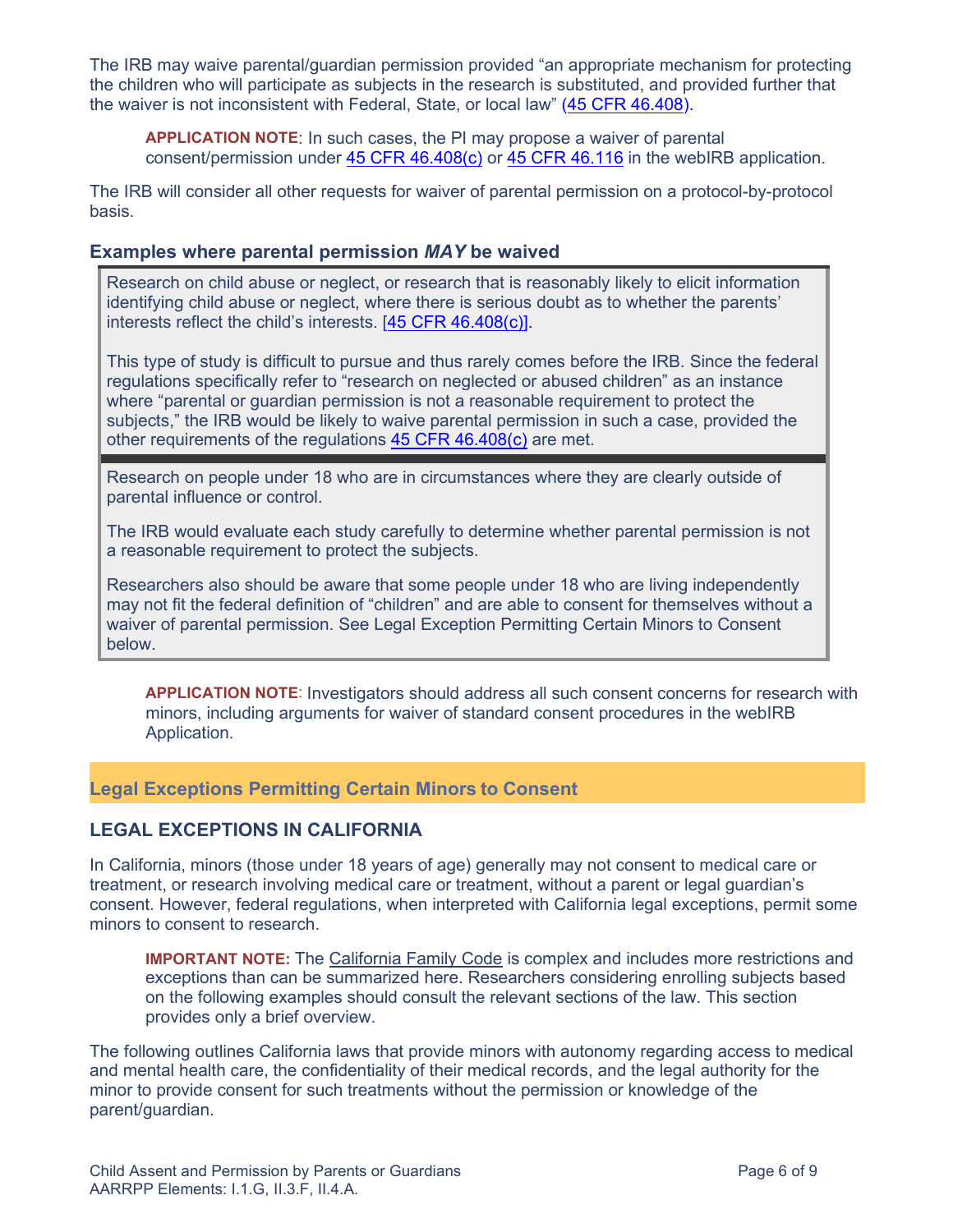### <span id="page-6-0"></span>**Emancipated Minors**

Under California Family Code (Section 7000-7143), minors who fit into any of the following categories have the legal right to consent on their own behalf to medical, dental, or mental health treatment:

- Married or divorced,
- On active duty in the U.S. armed forces, and/*or*
- Emancipated by a court.

They also have extensive other rights to enter into legal and business arrangements, and so can consent to be included in other research (such as surveys or interviews)

### <span id="page-6-1"></span>**Self-Sufficient Minors**

Under California Family Code (Section 6922), minors who satisfy all of the following criteria may consent to their own medical or dental care:

- Minor is 15 years of age or older;
- Living separate and apart from the minor's parents or guardian, whether with or without the consent of a parent or guardian and regardless of the duration of the separate residence,*and*
- Managing her/his own financial affairs, regardless of the source of the minor's income.<sup>1</sup>

The researcher must describe in the protocol and the informed consent documents the limits to the minor's confidentiality. California law stipulated that a physician, surgeon or dentist *may*, with or without the consent of the self-sufficient minor patient, advise the parent-guardian of the treatment given or needed if the physician, surgeon, or dentist has reason to know, on the basis of the information given by the minor, the whereabouts of the parent-guardian. $2$ 

### **Medical Care Related to the Prevention or Treatment of Pregnancy**

A minor may consent to medical care related to the prevention or treatment of pregnancy (no minimum age), but not to sterilization or necessarily abortion (Section 6925).

### <span id="page-6-2"></span>**Minors 12 Years or Older**

Minors 12 years of age or older may consent on their own behalf for:

- *Out-patient mental health treatment or counseling* (in limited circumstances) excluding ECT, psychosurgery or psychotriopic drugs (Section 6924)
- Medical care related to the diagnosis or treatment of **reportable infectious, contagious, or communicable**/**sexually transmitted diseases** (Section 6926)
- Medical care related to the diagnosis or treatment of the condition and collection of medical evidence with regard to **alleged rape** (Section 6927)
- Medical care and counseling relating to the diagnosis and treatment of a **drug- or alcoholrelated problem** (only if treating physician deems and documents that parental involvement is inappropriate), excluding narcotic replacement drugs (Section 6929

### **California Minor Consent Laws and Providers' Confidentiality Obligations**

The National Center for Youth Law has published a very useful table entitled ["Which minors can](http://www.csus.edu/indiv/b/brocks/Courses/EDS%20245/Handouts/Week%207/CA_Minor_Consent.pdf) [consent for what services and providers' confidentiality obligations."](http://www.csus.edu/indiv/b/brocks/Courses/EDS%20245/Handouts/Week%207/CA_Minor_Consent.pdf) The table provides citations to

<span id="page-6-3"></span><sup>1</sup> CA Family Code6922(a).

<span id="page-6-4"></span><sup>&</sup>lt;sup>2</sup> CA Family Code 6922(c).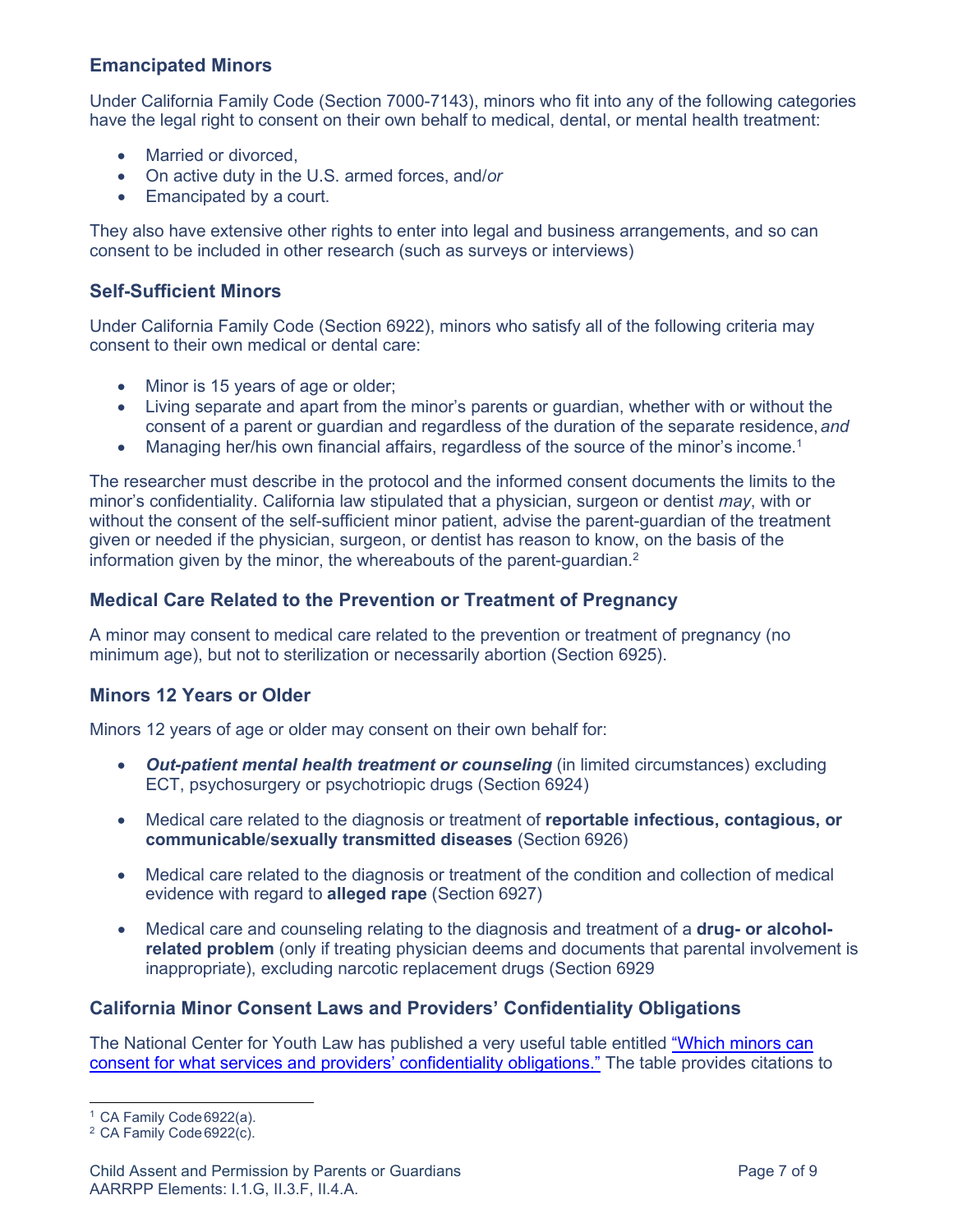various relevant California laws and the requirements for confidentiality and/or the informing obligation of the health care provider.

California law provides minors with the protection of the confidentiality of their medical records to which the minor is legally authorized to consent for the treatment or procedure.<sup>3</sup> The same law ensures that a minor's parents do not have the right of access to medical record information without the minor's consent in some cases or even with the minor's consent if the provider determines that such access would be detrimental on the provider's professional relationship with the minor patient or would be detrimental to the minor's physical safety or psychological well-being in others. See the above chart for a list of the different types of services and confidentiality requirements.

### **Consent Process for Minors Who Can Consent For Themselves**

The IRB carefully evaluates all studies targeting subjects under 18 to ensure they are properly protected. With IRB approval, for the above categories a minor should provide consent and sign the consent form just as an adult would, unless the IRB approves a waiver or alteration of the usual consent standards for adults.

# <span id="page-7-0"></span>**LEGAL EXCEPTIONS OUTSIDE OF CALIFORNIA**

*Other states and countries specify their own specific legal exceptions*, if any, to the definition of children and who may be permitted to consent for themselves for medical treatment or research. UCLA researchers *enrolling research participants in other states or countries* should take care to comply with local law.

- In all cases, if the prospective subjects *cannot* legally consent for the treatments or procedures involved in the study because they are too young, they are considered "children" by federal regulations.
- If they *can* consent for the treatments or procedures, they are *not* "children" by federalregulations.

#### *Researchers working in other states or countries should consult with their local collaborators about applicable laws and regulations*.

- For research involving children that will take place outside California, the investigator is responsible for researching local requirements regarding who qualifies as a "child" or "guardian" under the federal definitions provided in Section II, and whether local requirements provide any other unique protections to children. Another jurisdiction's definition of "guardian" in and of itself does not mean a "guardian" under the federal definition. The federal definition hinges on whoever may, under local requirements, provide consent on behalf of the child for general medical care*.*
- Researchers may also call the [OHRPP](http://ohrpp.research.ucla.edu/pages/contact) for help in framing a query to UCLA Legal Counsel.

**The application to the IRB** should describe the investigator's knowledge of local requirements and how appropriate consent and assent will be obtained. The IRB will assess whether the investigator's plans demonstrate knowledge of local requirements.

# **IRB CONSIDERATIONS:**

- While the IRB is not legally required to apply the special protections of Subpart D for children set forth in 45 CFR 46 and 21 CFR 50 for research involving the categories of minors above, the IRB may apply special protections depending on the specific research study.
- Further, in certain cases, the IRB may determine that certain groups of minors that otherwise may legally consent should be excluded from a research study in light of potential risks or due to the investigational nature of the trial.

<span id="page-7-1"></span> $3$  CA Health & Safety Code 123110(a) and 123115(a).